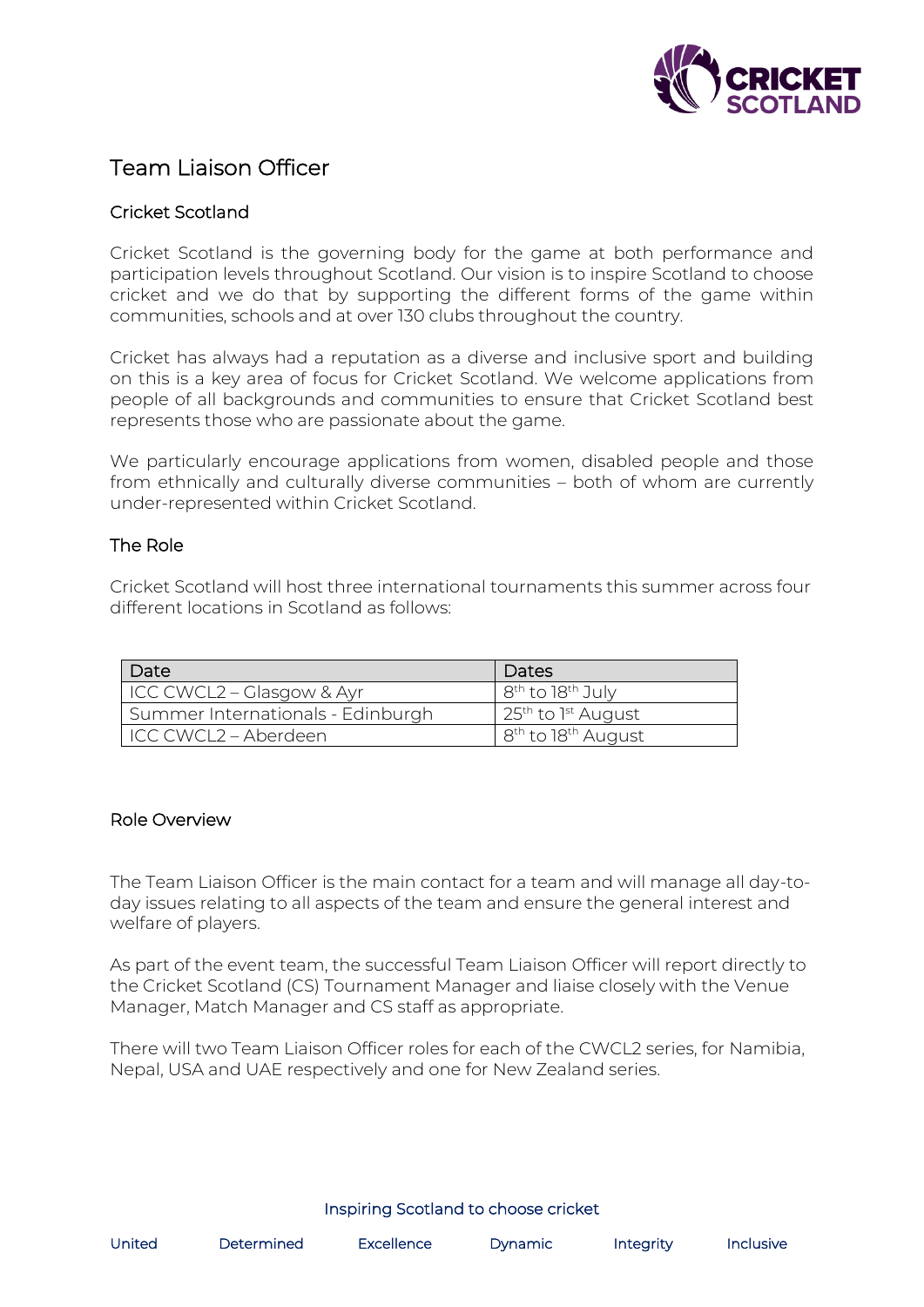

# Principal Responsibilities

- Assist the Team Manager with accommodation, travel, team activities and functional arrangements;
- Assist with laundry operations within the hotel;
- Liaise with Match Officials (prior to, and on match day);
- Assist with training, media, VIP hospitality, official functions, bat signings, team event presentations;
- Be the principal point of contact for team management, the ICC and the event operations team to communicate all day to day issues.

## Essential Attributes and Experience

- A knowledge of cricket or sports event logistics;
- Discretion in handling sensitive issues and confidential information;
- Ability to work autonomously and confidently make decisions and solve complex issues on the spot;
- Able to demonstrate sensitivity, calmness and is politically, culturally, socially and religiously aware;
- Planning, communication and influencing skills;
- Strong understanding of venues, airlines, hotel operations and logistics;
- Flexible to work in changing environments where requirements change at very short notice.
- Knowledge of the local area

## Availability and Time Commitment

The role will require availability throughout the length of tournament and any additional pre-arranged days with the team in regard to their arrival and departure.

Availability on each day of the tournament is expected however if there is a requirement for essential absence, this may be permitted and agreed pretournament.

Overnight accommodation in the host city can be arranged however it is not essential for the role. A full driving license and access to a car is required for this role.

## Tournament Schedules

| Date                                | Dates                                                  |
|-------------------------------------|--------------------------------------------------------|
| ICC CWCL2 - Glasgow & Ayr           | 8 <sup>th</sup> to 18 <sup>th</sup> July               |
| Summer Internationals v New Zealand | $\frac{1}{25}$ <sup>th</sup> to 1 <sup>st</sup> August |
| ICC CWCL2 – Aberdeen                | 8 <sup>th</sup> to 18 <sup>th</sup> August             |

#### Inspiring Scotland to choose cricket